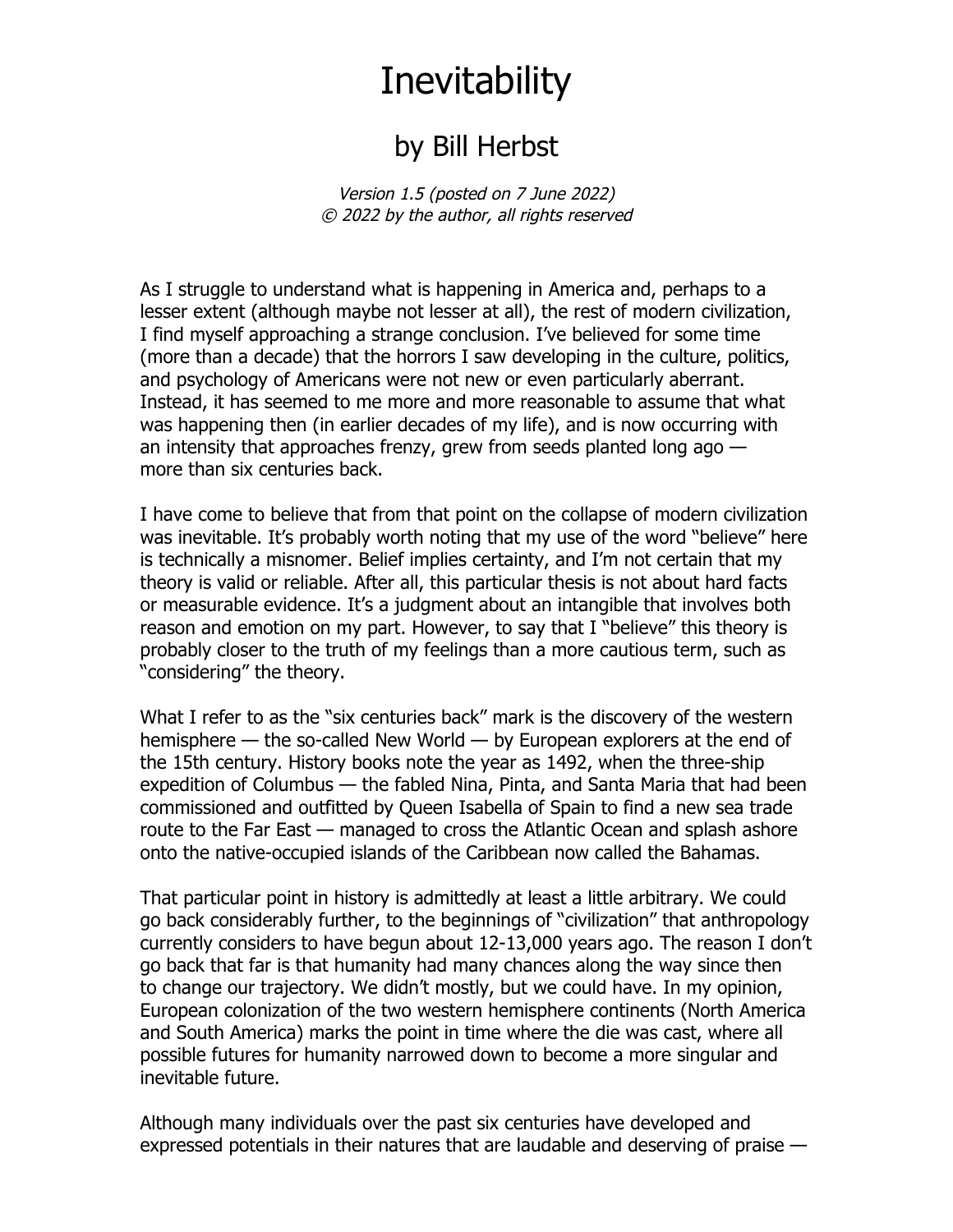kindness, compassion, humility, thoughtfulness, foresight, empathy, modest self-restraint, and even non-violence, to name just a few sterling qualities humanity as a whole has not done so, not even a little. What we've done (and still do) collectively, as a civilization and a species, seems to encourage and embody many of the worst elements of mob psychology. Domination by force is preferred over gentle inclusion by love.

Not that the mob makes decisions. Individuals make decisions, but they are influenced powerfully in their attitudes, desires, and choices by the social climate of accepted group belief. In the main, humans have been and remain creatures of their times, socially and culturally.

Let me offer just a couple of examples from among the thousands of possible illustrations of our mass psychology. Some humans have always resisted the practice of slavery. They didn't own slaves nor participate in the business of the slave trade. But their disapproval and non-participation didn't keep others from the aggressive practice of enslavement as an accepted institution.

Another example is the refusal to take part in the violence of war. Throughout history, certain individuals have resisted enlistment into the military. They actively didn't want to be soldiers, because, for any of numerous reasons, they believed that war and violence were wrong. In the 20th century, we called these people "conscientious objectors." Of these, many still served in some military capacity, such as orderlies or nurses in the medical corps, but a fair number actually fled their countries or went to prison as a symbolic protest against what they saw as barbaric, immoral, and unjust.

The vast majority of men, however, went along with the cultural enthusiasm for war, sometimes reluctantly, but more often with great gusto. And this zeal for war wasn't limited just to men. Women also were caught up in war fever, often as cheerleaders for war as a masculine rite of passage for men to prove their mettle. Letters to soldiers in the American Civil War from sweethearts and family womenfolk are commonly brimming with exhortations to their husbands, sons, and sweethearts to do their duty as soldiers and acquit themselves with honor by showing bravery on the battlefield.

At this juncture, I need to stop the narrative of this commentary and navigate a fairly sharp turn. My intention with this brief essay isn't to "make a case" for my theory about the inevitability of our species' downfall from its pinnacle of apparent hyper-success. Demonstrating the truth of the theory is not the point. Neither is convincing anyone of its veracity.

No, the reasons for discussion of this theory in my weekly blog are poetic and psychotherapeutic. I think there may be some solace in seeing our collective reality through this particular lens. These days, some of us are grappling with numerous heart-rending and soul-wrenching questions about our current social condition in America and elsewhere, where a nasty kind of collective madness threatens to overwhelm everyone's sanity. These questions, while technically different, tend to coalesce in heading down a certain road toward judgments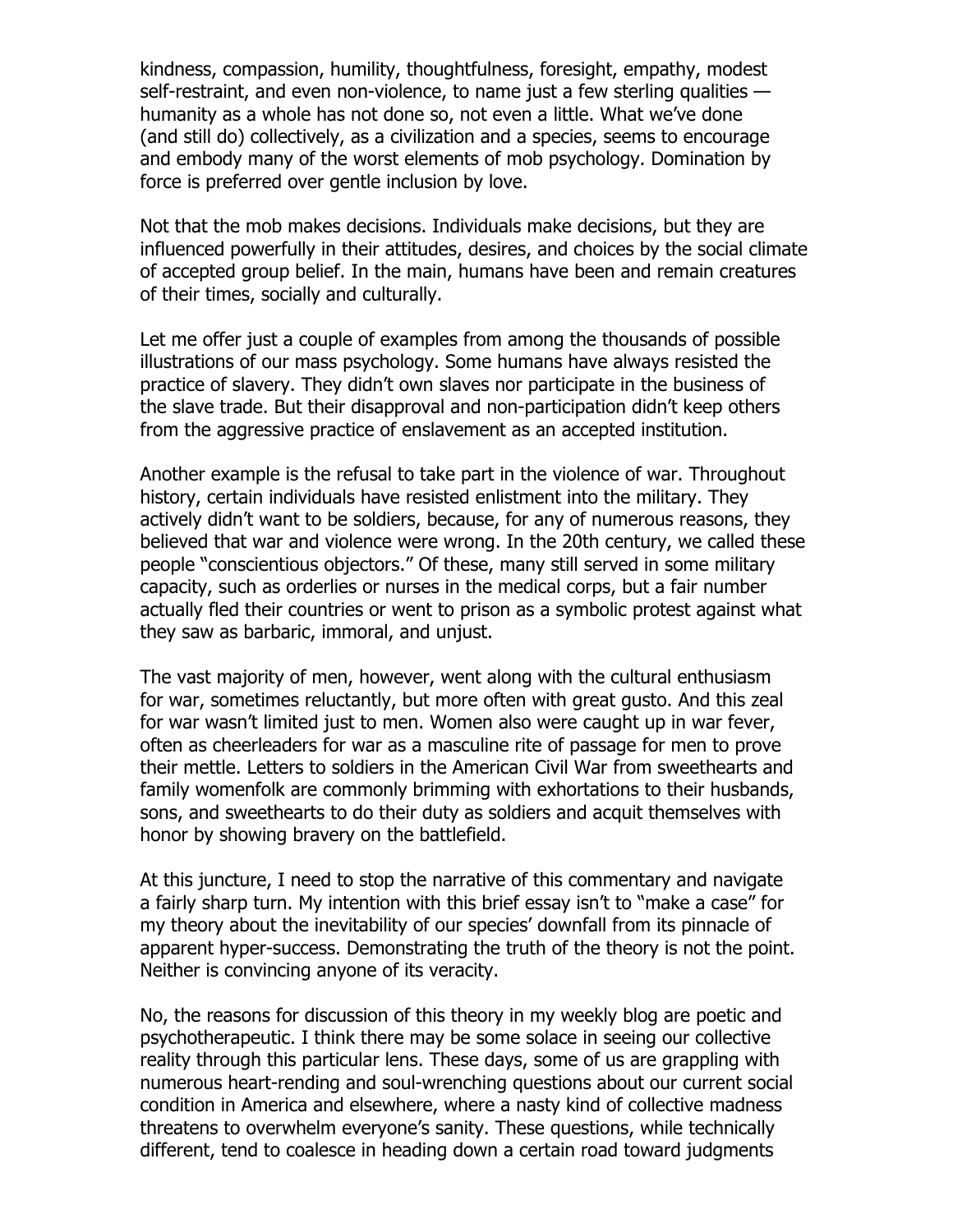about humanity: How did we get here? Where did we go wrong? Why can't we do better? Is there any hope left at all?

Those questions (and other similar inquiries) allow for many possible "answers." Most of the answers, however are very disturbing to our emotional well-being. Even optimism and hope about our solving the many dilemmas that beset humanity and could lead us to a better future may be treacherous, because they set us up for crushing disappointments in the near- and middle-term (say, the next five years). It's clear as a bell that, over the coming years of the mid-2020s, America is in for a very bad time. I worry that the psychic cost of hope and optimism may be extremely expensive at this point.

The one answer to the questions about how we got here, where we went wrong, and why we can't seem to even begin to save ourselves that (for me, at least) lessens rather than increases the pain about our collective failure is this:

## **We didn't have a choice.**

My theory of inevitability is based on looking backward in time and attempting to find various crossroads where we (meaning society and civilization) might have chosen a different path forward than we did. What I come up with, time and again, is that all the many apparent options weren't equally real or viable. Some were hypothetically possible, but not literally feasible. Some were dramatically more likely to be chosen and implemented than others. Given human nature, group social behavior, and the circumstances of each time period, I can see in hindsight that only a very limited number of options could have been selected, all of which were variations on the theme of Death Culture.

For instance, in the financial meltdown of 2008, we could have let the big banks fail. No bailouts, no Quantitative Easing from the Fed, no rescue of the rogue financial institutions that were responsible for the meltdown. We could have prosecuted at least one greedy CEO. That would have been a wise choice in the long run. But it was not a *viable* choice. Letting the chips fall where they might would have required a massive and wholesale restructuring of our entire economy. It would have caused immense distress to millions of Americans, and the poorest among us might have suffered disproportionately. On top of that, many of the elites in power would have had to step down and give up their wealth, power, and privileged status. In short, it was never going to happen.

Or consider 9-11. In the aftermath of the Twin Towers coming down, what were the chances that America would take a good, hard look at itself and give up the dominant and violent hegemony that we had so carefully and successfully crafted ever since the middle of World War II as the one indispensable nation, the country that called all the shots, the world's 800-lb. gorilla? In other words, what were the odds that we would pull back from the ongoing depredations of the American Empire? Not a snowball's chance in hell.

Given everything we know about the way things were at the time, the only response that could have been expected was the one that occurred, namely,